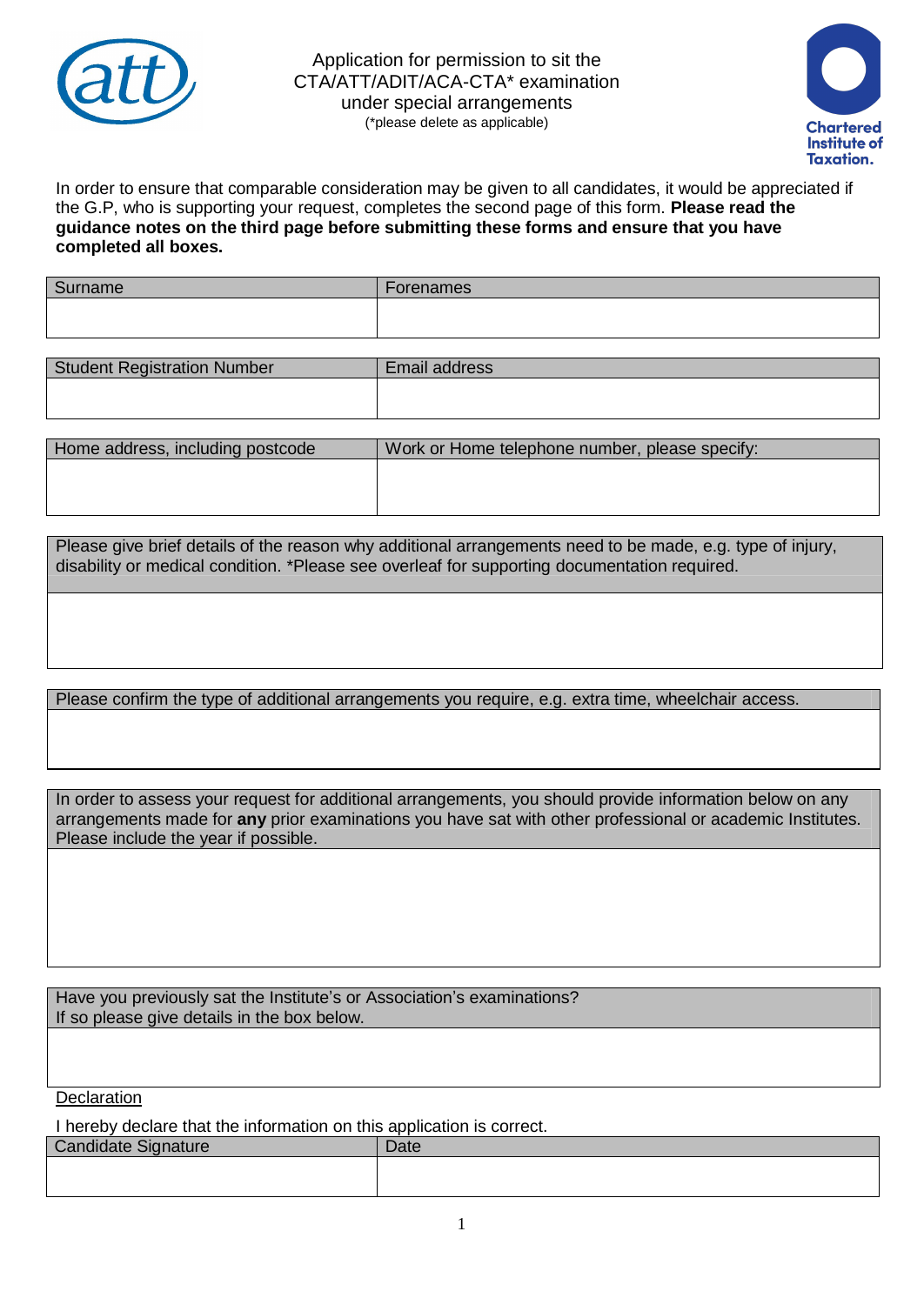| .<br>Full N<br>Name of Student |  |
|--------------------------------|--|
| Date of 0<br>Consultation      |  |

This student has presented with the following condition (please provide a diagnosis if possible and indicate the type and degree of disability):

Since what date (please also indicate whether the level of disability is temporary or permanent):

Has the student received specialised assessment or treatment? (If yes, please provide further details):

This condition is likely to affect his/her performance in written examinations in the following way:

This condition is likely to affect his/her performance in online computerised examinations in the following way:

The following provisions would compensate him/her during the written examinations, (but not to the extent that other candidates would be disadvantaged), please select the appropriate box/boxes below:









Other:

| <b>Example 10</b><br>שוט | <b>Name</b> | Date |
|--------------------------|-------------|------|
|                          |             |      |

| In what capacity are you signing this certificate? (E.g. G.P/consultant) |  |  |  |
|--------------------------------------------------------------------------|--|--|--|
|                                                                          |  |  |  |
|                                                                          |  |  |  |

| Please validate this form with your official stamp<br>OR state your address |  |
|-----------------------------------------------------------------------------|--|
|                                                                             |  |